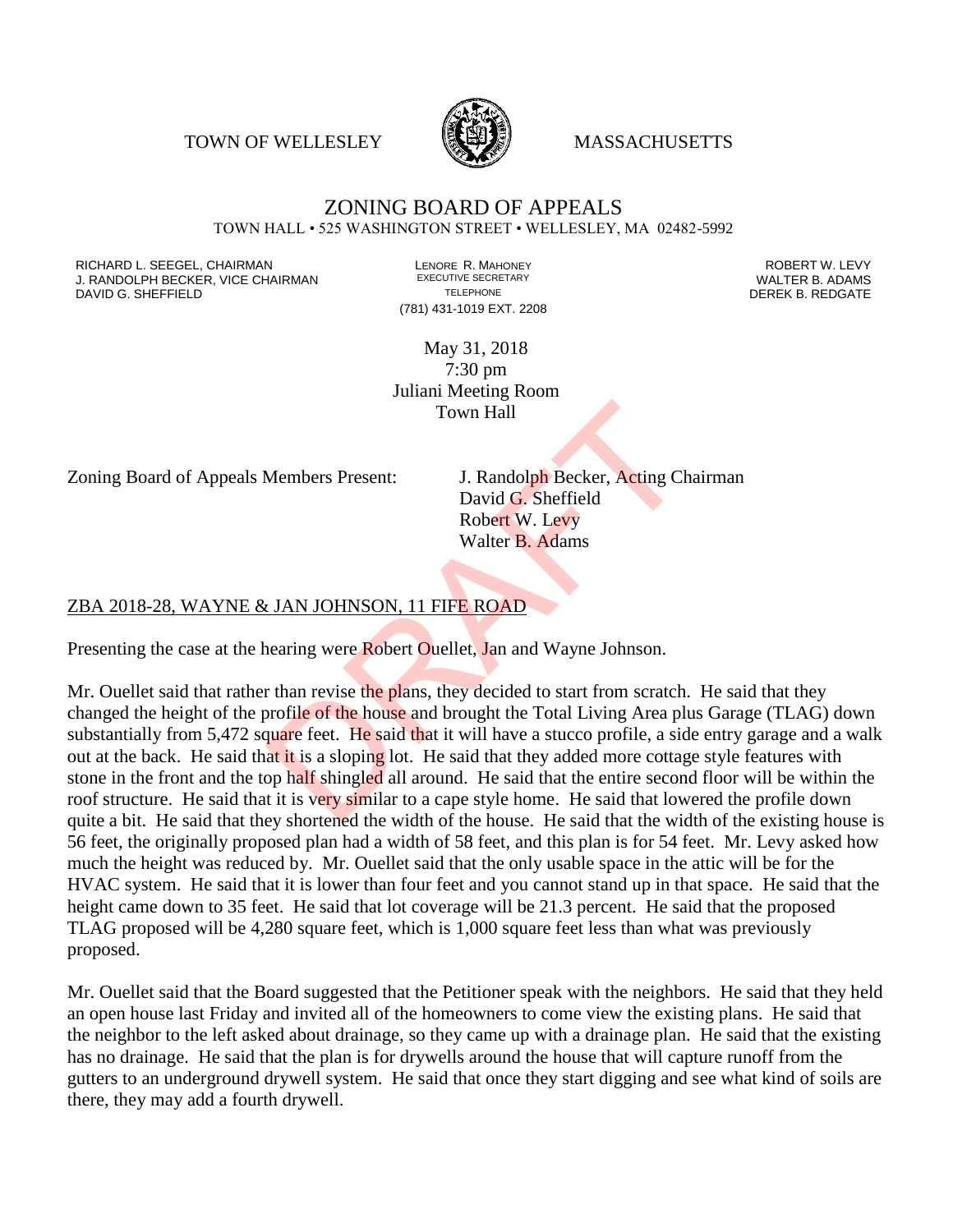Ms. Johnson said that four neighbors attended the meeting to see the plans and ask specific questions to Mr. Ouellet about the construction, landscaping, the drywells and the size of the house. She said that there are 10 homes on the street, so five families were represented.

Mr. Levy asked if the drywells sized by an engineer. Mr. Ouellet said that his company has an in-house engineer who will analyze the soils to size the drywell system.

Mr. Sheffield said that a fair amount of the runoff will come from the driveway. He said that an additional drywell might be needed in the driveway area because it is quite a steep slope there. Mr. Ouellet said that currently the house sits low, about five to six feet from the street. He said that they want to bump it up about three feet to take the sting from coming into the driveway to the garage. He said that they could pick up additional drainage prior to the front door. He said that they will pitch from the street down to the garage and back up. He said that they can put a swale pitch in there and put a culvert drain in the driveway that can go to another drywell system. Mr. Sheffield said that would be a good idea.

Mr. Sheffield said that he was not sure that the elevation really needs the stone detail. HE said that it is not in keeping with the rest of the house. He said that it is not a zoning comment.

Mr. Levy confirmed that they will be raising the grade of the lot. Mr. Ouellet said that the driveway to the existing is like a ramp and is extremely dangerous with a slope of more than 10 percent. He said that they will raise the house a bit to take the sting off of the front entry. Mr. Levy said that the height from average grade is calculated from the grade of the existing house. He confirmed that the calculations were from current conditions.

Mr. Becker asked about the left elevation. He asked how much higher the street level is above the proposed garage. Mr. Sheffield said that it currently goes up about eight feet. Mr. Ouellet said that it is closer to five to six feet. He said that the street pitches down to the left hand side, which is why they put the garage there. He said that they will take advantage of that slope. He said that they believe that is the best place to put the garage. He said that they will raise the elevation three feet or so. Mr. Becker asked how much higher the proposed first floor will be than the existing first floor. Mr. Ouellet said that it will be three feet higher. Mr. Sheffield confirmed that there will be a three foot drop from the street to the garage. He said that they will need to handle the drainage from the driveway. Mr. Ouellet said that he just finished a house in Needham with an almost identical situation. He said that they put a drain system across the face of the driveway and it worked really well. He said that the actual distance of the driveway is not long but it is a double wide. im. Mr. Sherrield said that would be a good idea.<br>
was not sure that the elevation really needs the stone deta<br>
the house. He said that it is not a zoning comment.<br>
ney will be raising the grade of the lot. Mr. Ouellet sai

Mr. Becker said that the Board did not get Planning Board recommendations because they did not see the revised plans.

Mr. Becker said that the Board was concerned about the size of the structure at the previous hearing. He said that they have reduced the size but even at the size that they are proposing, it will still be the largest house in terms of living area on Fife Road, not by a little bit but by a lot. He said that the houses and the lots are smaller. He said that this is a 15,000 square foot district but only 19 Fife Road meets that requirement. He said that four out of the nine houses are less than 10,000 square feet for lot size. He said that it is a tough design because of the small lots and small houses. He said that the Board uses the not more detrimental standard in its comparison.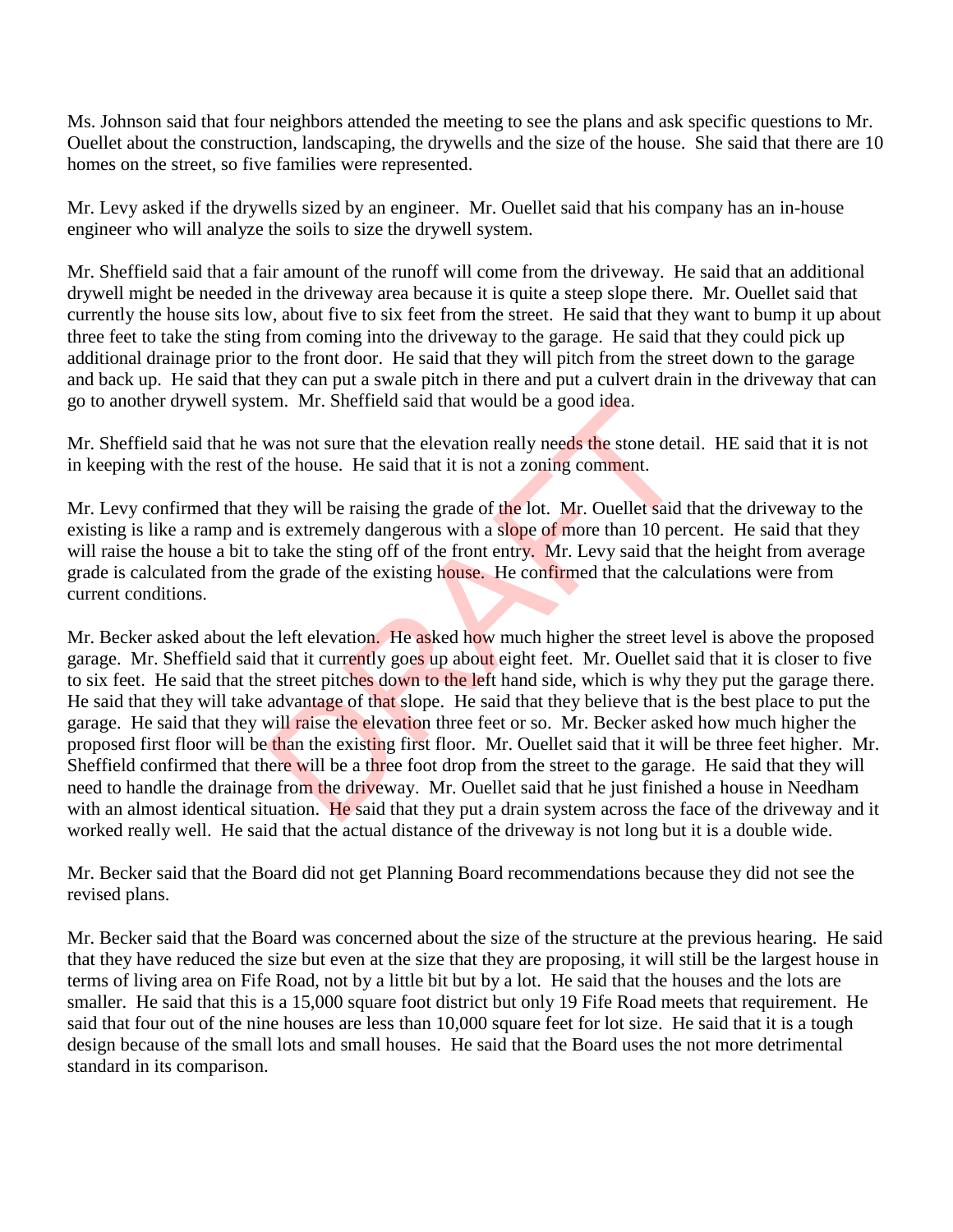Mr. Sheffield said that the change in exterior materials, aside from the stone, are a great improvement from the stucco. He said that stucco made the previous design appear much bigger. He said that the changes to materials appear to try to make it look smaller.

Mr. Becker said that the mass was broken up with architectural features such as fenestration and trim. He said that the change in materials also helps to reduce the mass.

Mr. Becker asked if there was anyone present at the public hearing who wished to speak to the petition.

Catherine Johnson, Planning Board, said that the Planning Board did not review the revised plans. She said that she did have two concerns about mass and scale. She said that this is a 35 foot house. She said that the rear of purports to be a finished basement, so you are really looking at a four story elevation for the people who live on Dunedin Road, which is behind it. She said that the mass shows a TLAG of just under 4,300 square feet, which is fine in a 15,000 SRD and is much better than the 5,400 square feet that was previously proposed. She said that this lot is two-thirds the size. She said that this will overwhelm a number of the houses in the neighborhood. She said that, in a way, this would be detrimental to other properties in the neighborhood.

Paul Sullivan, 15 Fife Road, said that he heard about the Friday meeting that was scheduled with the Developer last Wednesday. He said that he canceled plans so that he could attend because he thought that it was important for the neighborhood. He said that he went to the Planning Department and was told that they had not reviewed the revised plans. He said that the Planning Board should have received the revised plans so that they could render an opinion on them. He said that at the previous hearing, the Board pointed out that the proposed house would be more than three times the size of an average house on Fife Road. He said that the new design is still too large and overwhelms this tiny street. He said that Fife Road is a small tree lined street, 17 to 18 feet wide and 450 feet long. He said that in looking at the street, you can identify the original intention why the small plots were laid out in such a manner. He said that they were to accommodate smaller sized homes. He said that deviating from that would have negative impact on the subject house and the other houses in the neighborhood. He said that, as an abutter, he has vested and selfish interest in seeing this project be successful. He said that he wants to see the project succeed but feel that they are going about it the wrong way and it will hurt the valuations of the other small houses in the neighborhood that cannot complete with this, which would be impossible, given the size of the lots. He said that it is a myth that building a mcmansion in a small neighborhood will make all values go up. He said that it will have an opposite effect on this tiny street. He said that if the house is built, it will be marketed as the first house of a beginning trend in this neighborhood. He said that it does not complement what is on the street. He said that specific reference had been made to the house across the street at 14 Fife at the previous hearing and at the meeting with the Developer. He said that the TLAG is actually under 1,800 square feet. He said that if that house appears to be large on the street, what will house that is over 4,000 square feet look like and its impact on the neighborhood. He said that he does not want this to be a cash and dash situation because the neighborhood cannot support it. He said that the Board had recommended a three bedroom home. He said that it seems like the numbers that were chosen push it to limits of Large House Review (LHR), coming close but not going over. He said that it is being pushed for the outcome on the eventual sale. Is lot is two-thirds the size. She said that this will overwid.<br>She said that, in a way, this would be detrimental to o<br>d. She said that he heard about the Friday meeting that was sc<br>. He said that he canceled plans so tha

Mr. Sullivan submitted photographs. He said that the first photograph shows the existing house below grade. He said that the second photograph shows the actual dip with his house in the background. He said that he asked the Developer how the garages will be installed. He said that the headlights of cars pulling into the garage will shine into his bedroom. He said that the Developer showed him how they planned to backfill and change the elevation to make it easy to pull in and out of the house. He said that the third photograph was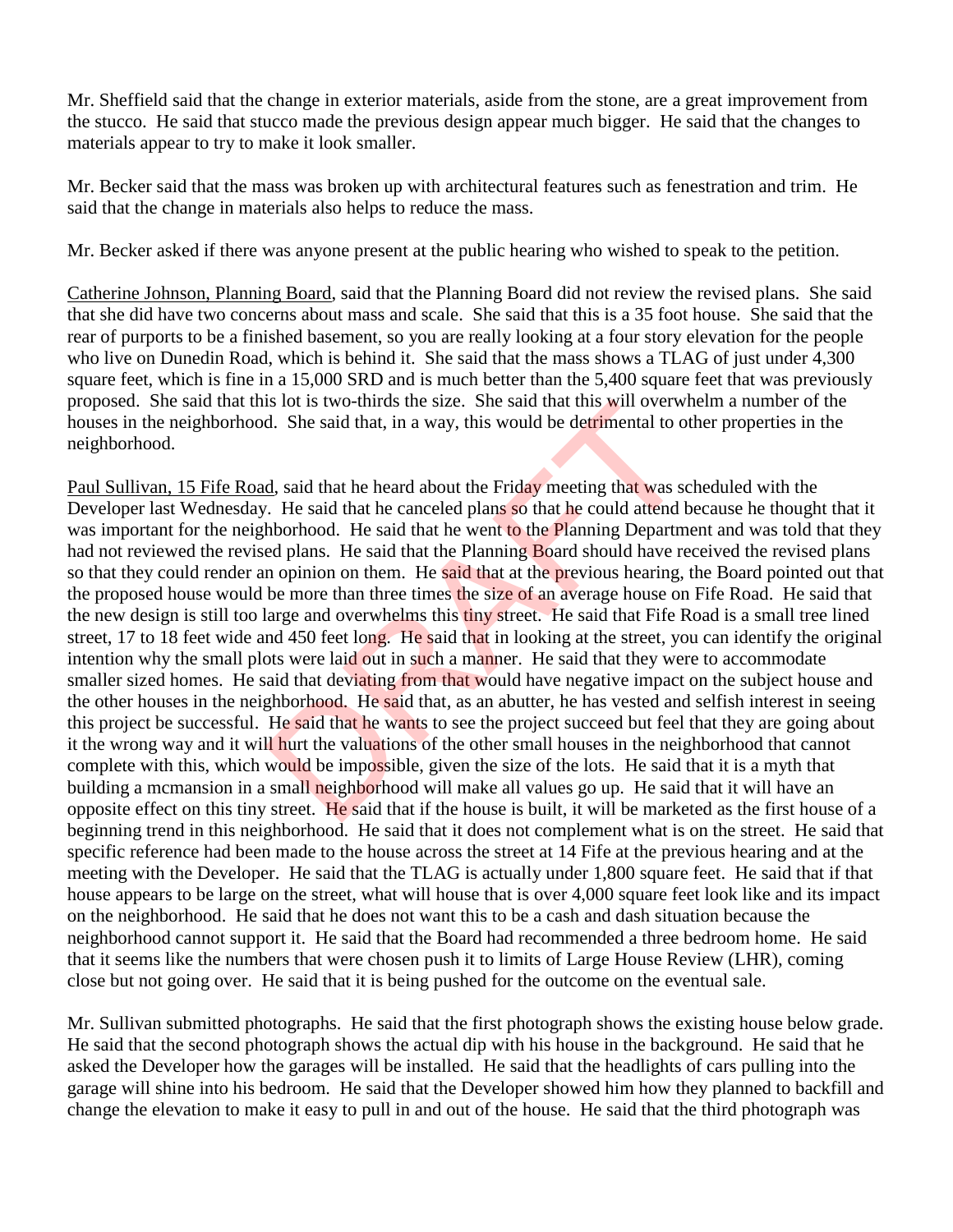taken from his yard and shows a straight line top of the street to the house. He said that is what the fill line will be. He said that it is his understanding that is where the first floor will begin. He said that it will be 10 feet from his house to the first floor of 11 Fife Road. He said that he is concerned about drainage and the mass and scale of a monster house that will block the sun. He said that it is still huge. He said that some of the square footage might not be countable but the next owner could convert it to living space later. He said that he spoke with the neighbors and they agreed that a 2,500 square foot house would be appropriate on a lot this size. He said that it would make it the biggest house in the neighborhood but would not be detrimental to the neighbors. He said that he asked about drainage when the Developer told him about the backfill and was told that they would be putting in the drains but something this significant would require more engineering. He said that he was told that sometimes with things like this with substantial runoff, the Board of Health is consulted because of water moving around. He said that this will be one massive structure in a tiny neighborhood that cannot support it. He said that it will not be a complement and it will be a detriment. He said that the neighbors want a project that will succeed but it should not be the biggest house possible on a small lot. He said that he was looking for input from the Planning Board. He asked that the Board not let this plan go forward.

Wayne Johnson, 11 Fife Road, said that the neighborhood was built for returning veterans, so that is why the houses are smaller. He said that the square footage for some of the houses is not correct with respect to the way that Wellesley now calculates TLAG. He said that the calculations did not include the garages or attics. He said that he looked some of the houses up online. He said that one of the houses only listed square footage for the first floor. He said that his wife has been in the house. He said that there is a bedroom on the second floor. He said that the proposed house is a bigger house but other houses in the neighborhood started small but additions were put on. He said that his wife's mother passed away a couple of years ago at age 94. He said that there was not a lot of money there. He said that his wife inherited the property and was hoping to maybe get something out of it. He said that there are different size houses in the neighborhood and additions have been put on. He said that this lot slopes. He said that the proposed house may seem to have a lot of square footage but a lot of it will be in the basement. He said that the house will not look huge from the front. He said that the road goes downhill to Mr. Sullivan's property. oad, said that the neighborhood was built for returning v<br>d that the square footage for some of the houses is not cc<br>liculates TLAG. He said that the calculations did not inc<br>ne of the houses up online. He said that one of

Mr. Ouellet said that proposed square footage is under 4,000 square feet with the basement. He said that he can change the square footage in the basement to get the square footage for the first and second floor under 3,000 square feet.

Mr. Levy said that the property has the benefit of being subject to a 15,000 square foot district TLAG threshold even though it is a 10,000 square foot lot.

Mr. Levy asked if the plans are to take down a couple of mature trees at the front. Mr. Ouellet said that they will be taken down. He said that they are leaning toward the house.

Mr. Sheffield asked about proposed retaining walls on the site because of the grade changes. He said that if any site would need a topographic survey, this would be one. Mr. Ouellet said that there will be some retaining walls but none of them will be over four feet. He said that they will be two to three foot curved retaining walls that will be tiered so that it will gentle and easy.

Mr. Ouellet said that a considerable amount of effort went into the design in a short amount of time. He said that if the square footage is driven by the basement, they can curb some of it, although he could not see the effect of it. Mr. Levy said that the issue is more of the mass and bulk in a neighborhood of modest homes.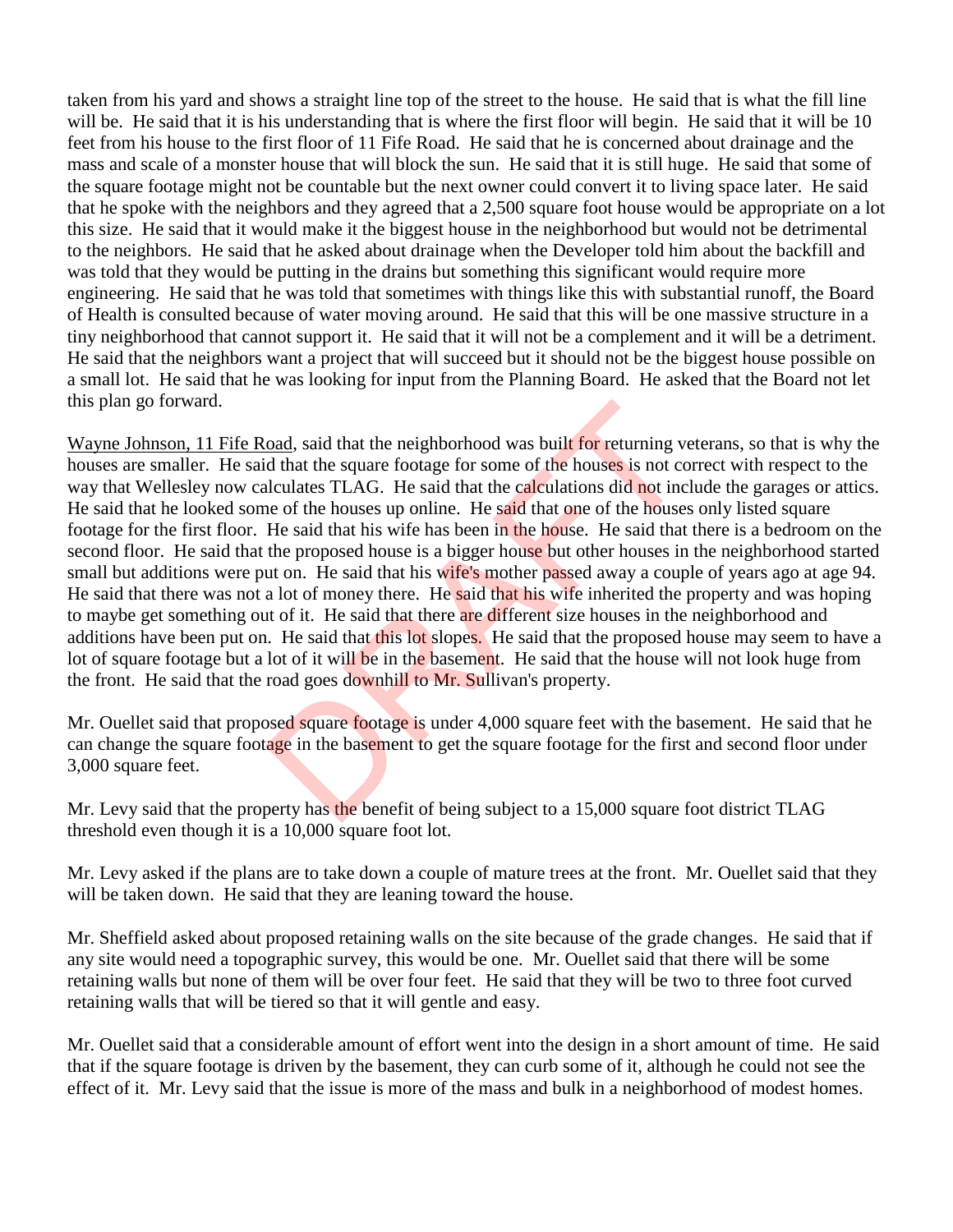Mr. Becker said that the Total Living Area (TLA) that the Assessor uses is not the same as TLAG. He said that the Board does not base its decision solely on the numbers. He said that the numbers help the Board to understand how the proposed structure will fit in with the neighborhood. He said that this is a unique neighborhood where most of the lots are undersize, some of them significantly. He said that here, using a standard that compares things to the rest of the neighborhood, the yardstick is distorted. Mr. Levy said that only one lot on the street is conforming. He said that the Assessor's Records show one house on the street at 680 square feet. He said that this is a tough decision but it does not fit neatly with what the Board normally sees. He said that the ratios are forced up because of the smaller houses and the Board cannot rely completely on the numbers. He said that he was struggling with whether a TLAG of 4,280 square feet is still too big. He said that his view is that 5,400 square feet is too big. He said that using the standard that this will not be more detrimental to the neighborhood, the things that are being compared are not for a 15,000 square foot district but what is there. Mr. Sheffield said that the issue is compounded by the topography, the slope and the adjacencies to accommodate a building of this size.

The Board discusses options for proceeding with this petition. Mr. Ouellet requested time to speak with his clients.

Mr. Sheffield said that it would be almost impossible to build a four bedroom house at this location.

Mr. Ouellet asked that the petition be continued. He said that this is a special circumstance because the houses in the neighborhood are smaller. He asked what size would be considered small and what size would be considered big. Mr. Levy said that even though the regulations for a 10,000 square foot district do not apply here, anything over 3,600 square feet would be considered to be a large house. Mr. Becker said that the Assessor's data lists a separate value for the land and the structures. He said that should give some guidance as to how much they will have to charge if they are going to develop this property. He said that there are sources that the Petitioner can use to focus in on what is not detrimental to the neighborhood. ns for proceeding with this petition. Mr. Ouellet requeste<br>vould be almost impossible to build a four bedroom house<br>petition be continued. He said that this is a special circui<br>d are smaller. He asked what size would be co

Mr. Levy moved and Mr. Sheffield seconded the motion to continue the hearing to June 28, 2018 at 7 pm. The Board voted unanimously to continue the hearing

## ZBA 2018-25, NORTHLAND RESIDENTIAL LLC, 135 GREAT PLAIN AVE

Tom Harrington, Town Counsel, Michael Zehner, Planning Director, and Judi Barrett, 40B Consultant, were present at the public hearing, representing the Town of Wellesley.

Wes Mize, P.E., Peter Tamm, Esq., Giles Ham, Vanasse & Associates, and Peter Crabtree were present at the public hearing, representing Northland Residential, LLC, the Petitioner.

Mr. Tamm said that a number of materials has been submitted to clarify stormwater, resource areas, the Construction Management Plan (CMP), Photometrics & Lighting Plan and responses to departmental comments.

Mr. Ham said that Vanasse completed a detailed traffic analysis of the project with respect to industry and State standards. He said that the Town's Peer Review Consultant, BETA, reviewed the analysis and provided comments to which Vanasse provided responses.

Mr. Ham said that they started the process in June of 2017 by doing traffic counts in the area during the morning and evening, and did a detailed safety analysis including speed studies along the corridor, accident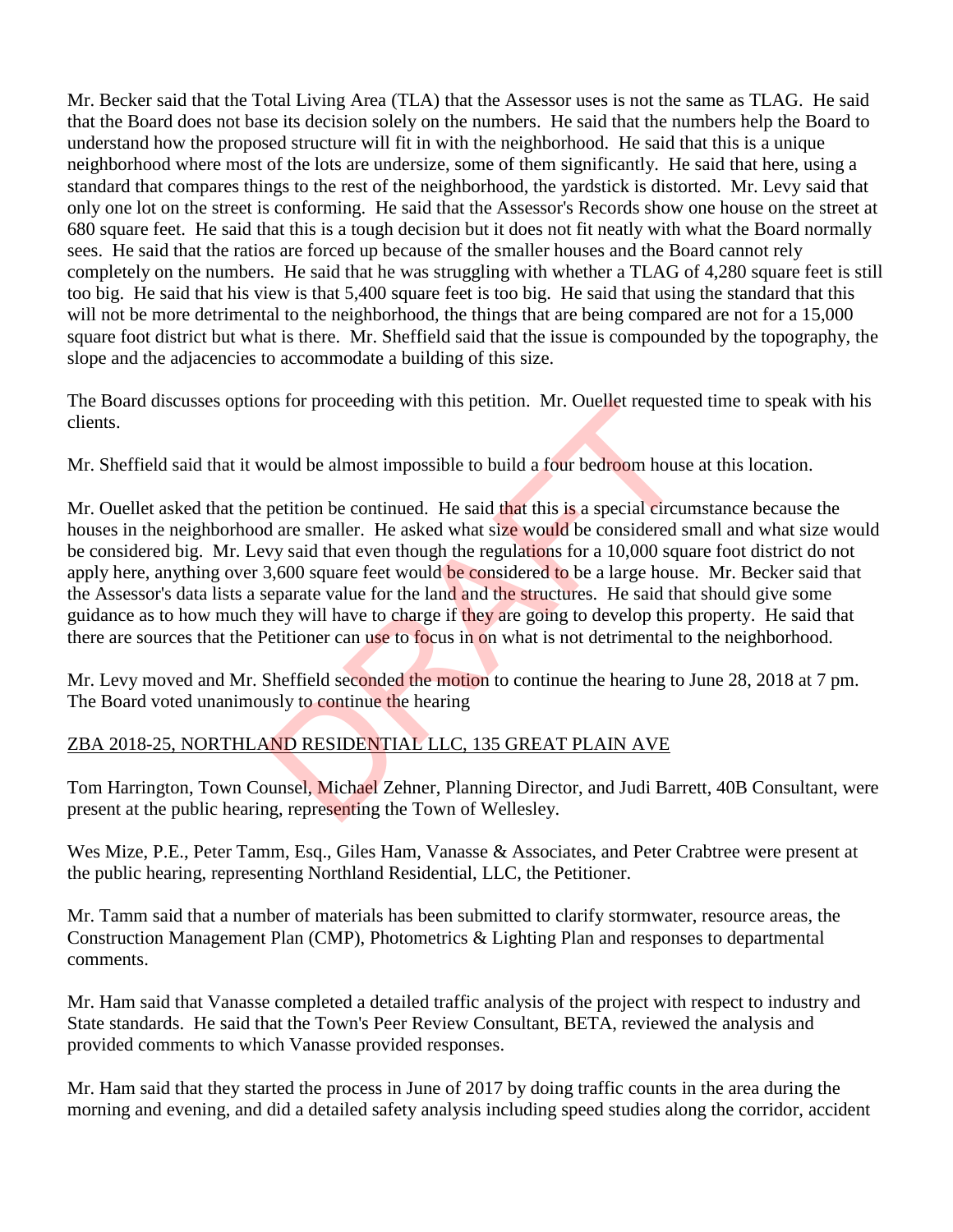data from MA DOT as well as the files from the Town's Police Department. He said that they looked at sight distances in terms of the driveway location. He said that using standard procedures, they estimated that this type of project will generate around 27 to 31 vehicles trips during the morning and afternoon peak hours. He said that the Level of Service (LOS) at the intersection operates fairly well at a 20 second delay to exit onto the road. He recommended that a stop sign and illumination at the driveway be installed. He said that the driveway, as designed, is safe. He said that overall, the project will not have a significant impact.

Mr. Levy said that the initial report was done for a prior project about a year ago. He said that this is a denser project than what was originally proposed. He said that the data collected from the Police started on Skyline Drive towards the rotary at Wellesley Avenue. He said that the data did not go down to the RDF. Mr. Ham said that they looked at MA DOT accident data in the vicinity of the driveway and data from the Police from the rotary to the skating rink. He said that they collected data from 2016 through May of 2018. He said that the counts in the middle June 2017 were done on a Wednesday after Wellesley seniors and Babson graduations and when some of the elementary schools had a half day. Mr. Levy said that the RDF and the Babson Skating Rink are more heavily used on the weekends. Mr. Ham said that the weekday commuter hour is typically higher but they can look at that.

Mr. Ham said that BETA asked Vanasse to look at the capacity to get out onto the roadway. He said that Vanasse feels that there is sufficient capacity there.

Mr. Adams asked if the study include statistics about residents going to Wellesley versus Needham. Mr. Ham said that they believe that number will be split, based on their analysis of the traffic volume. He said that it will be similar for entering the site.

Kien Ho, Traffic Consultant, BETA, said that typically there are five key components that BETA looks for in a Traffic Study: the adequacy of the study area; data collections; when and how the data was collected; the analysis methodology; analysis results and mitigations.

Mr. Ho said that the study area that the Proponent focused on was the area between Skyline Drive and Great Plain Avenue. He said that the Proponent should look at the accident analysis at the corridor, specifically at the site drive area. He said that BETA asked for data for the past three years from the Police Department and found that most of the accidents occur at the rotary at Great Plain Avenue and Wellesley Avenue. He said that there were a few spot accidents at the rotary at Brook Street and also along the corridor from as far back as the Boston Sports Club (BSC) driveway. nk are more neaviry used on the weekends. Mr. Ham sate higher but they can look at that.<br>
sked Vanasse to look at the capacity to get out onto the is<br>
sufficient capacity there.<br>
Indy include statistics about residents goi

Mr. Ho said that there are four school bus stops in the study area and this project will generate more pedestrians/students in the future.

Mr. Ho said that BETA had some concerns about the data collection dates. He said that Tuesdays and Thursdays are good days to collect the traffic data. He said that the industry standard is a minimum of 48 hours. He said that the average daily traffic is over 14,000 cars. He said that over the two days, the volume was approximately six percent higher on Thursday.

Mr. Ho said that the posted speed in front of the project is 35 mph. He said that the study indicated that northbound traffic on Great Plain Ave goes 43 mph and southbound goes 39 mph.

Mr. Ho said that BETA asked the Applicant to look at the sight distance analysis because of the location of the site drive and the vertical alignment within that area. He said that there is a downhill slope and there was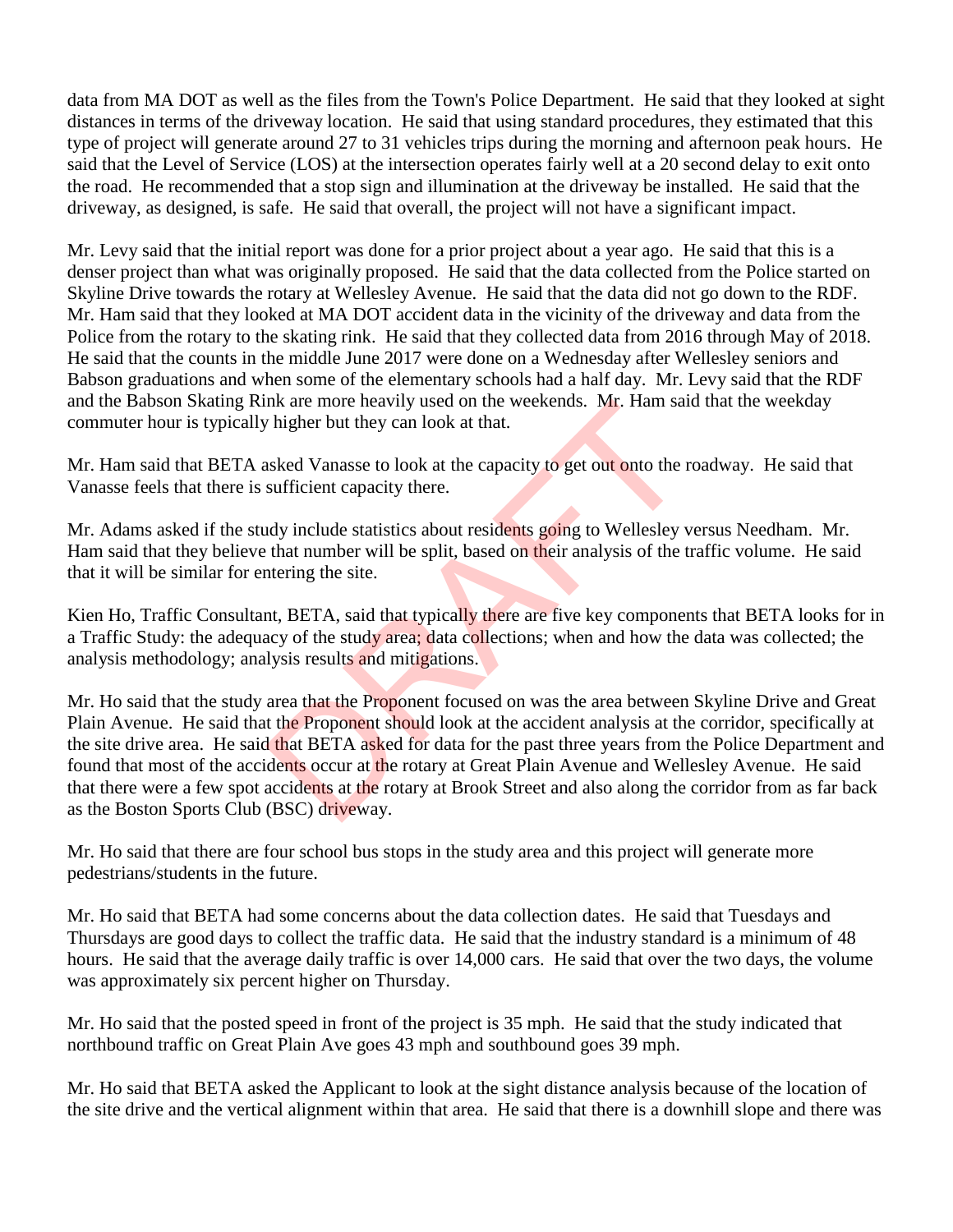concern about cars exiting the site seeing oncoming cars and having enough time to stop. He said that the required sight distance for speeds over 40 mph is between 300 and 360 feet. He said that the Applicant measured the sight distance at over 450 feet.

Mr. Ho said that BETA uses the ITE Trip Generation Manual to estimate the number of new trips that will be generated as a result of this project. He said that BETA asked the Applicant to quantify their estimates by selecting at least three similar existing sites and counting the number of trips going in and out during the morning and evening peak hours. He said that BETA is comfortable with the estimates that the Applicant submitted.

Mr. Ho said that the site is close to Needham. He said that the Applicant called the Town of Needham's Planning Department to ask about future developments in the vicinity of this project and was told that there are none.

Mr. Ho said that the level of service (LOS) at the intersections does not exceed 20 seconds. He said that a Gap Analysis said that it will take six seconds for vehicles to exit the site and enter onto Great Plain Avenue.

Mr. Ho discussed mitigations that BETA would recommend for this project, including upgrading the crosswalk and wheel chair ramps close to the intersection of Brook Street and the roundabout to be compliant, enhancing pedestrian signage in advance or at the intersection to warn approaching vehicles that there is a crosswalk at the rotary, installing two electronic speed check signs, installing a stop sign at the site exit, and providing additional data to analyze RDF weekend hours. or service (LOS) at the intersections does not exceed 20 s<br>ill take six seconds for vehicles to exit the **site** and enter<br>or shall take six seconds for vehicles to exit the **site** and enter<br>or shall ramps close to the inte

Mr. Ho said that BETA did not have a chance to review traffic patterns on the site.

The Board discussed the possibility of a crosswalk at the sports club and building a sidewalk.

Mr. Tamm said that Northland will work with the Town to address traffic mitigation.

Victoria Ostler, 115 Great Plain Avenue, expressed concerns about the dates that the traffic counts were done, the weekend impact of the RDF and queues on Great Plain Avenue, and assumptions that the trips to Needham and Wellesley will be evenly split. She supported the crosswalk upgrade at Brook Street and the provision for a pedestrian activated beacon that was part of a prior agreement for subdivision.

Ms. Ostler expressed concerns about the lack of a sidewalk, insufficient signage and lighting.

Elaine Gillim, 16 Fuller Brook Road, expressed concerns about pedestrian safety and the lack of a sidewalk on Great Plain Avenue onto Brook Street. She said that there is no sidewalk to get to town.

Mr. Tamm said that part of the project contemplates connection to the existing path, which is a resource that the Developer is hoping that town residents and members of the public will take advantage of.

Susan Mucci, 53 Eisenhower Circle, expressed concerns about the traffic analysis study, timing of data collection, safety and congestion in the area.

Rachel Cottone, 117 Great Plain Avenue, expressed support for the neighbors' comments, and use of the path. She expressed concerns about vehicles having trouble turning onto Great Plain Avenue, pedestrian safety, and children walking to school.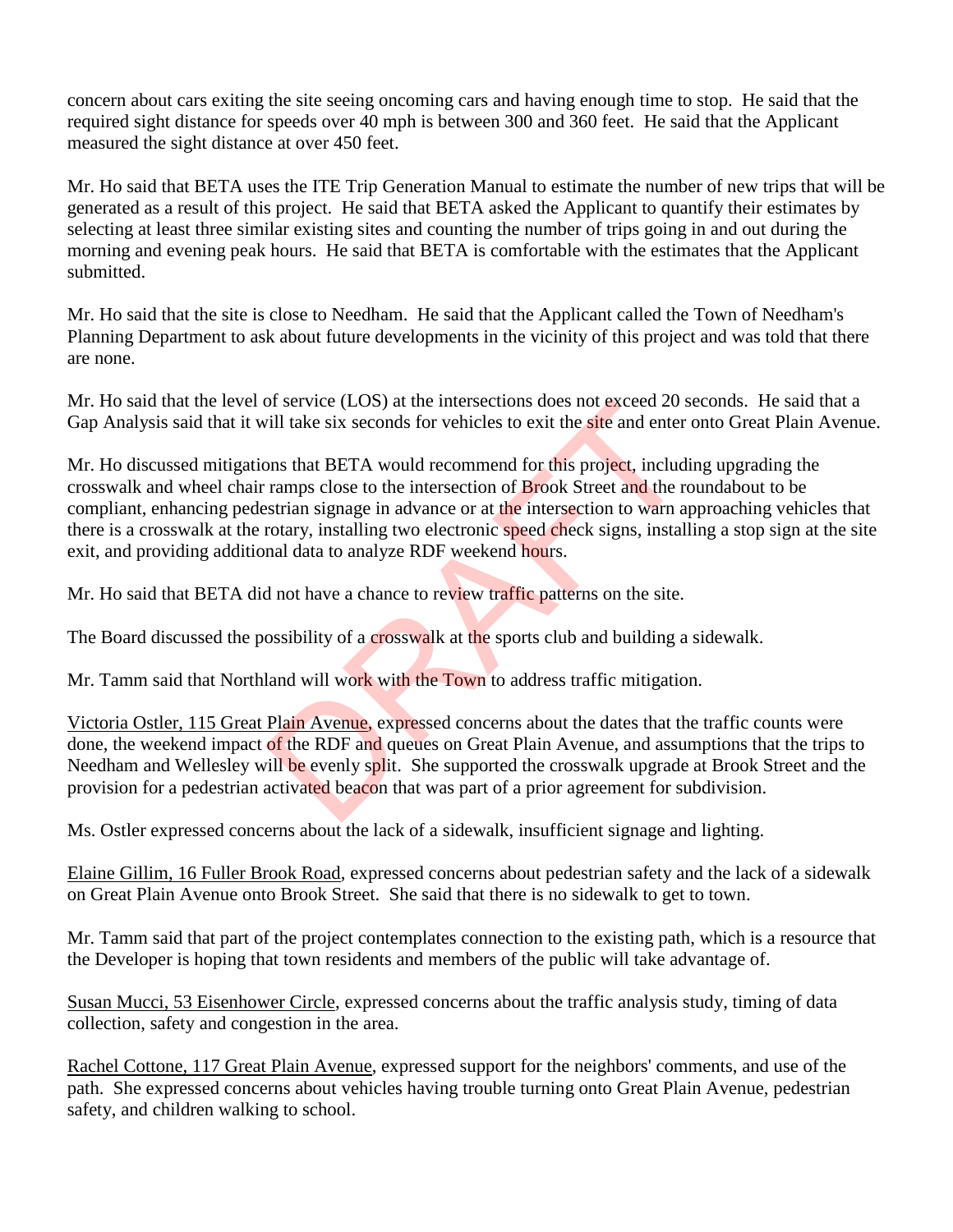Mr. Tamm and Mr. Mize discussed dimensional waivers, allowed use, setbacks, wetlands buffer at the rear, air conditioner and transformer locations and mitigation for decibels, screening, topography, building height, tree bylaw, retaining walls, State Riverfront Protection Act, and Wetlands Protection.

Mr. Sheffield said that the height and distance between the units is only 20 feet. He asked if there had been any consideration to reducing the number of units. Mr. Tamm said that Northland has considered it. He said that they would like to be able assess all of the obligations that may be imposed on the project to see if it remains economic. He said that unit reductions may be feasible but they cannot look at that issue in isolation.

Mr. Crabtree said that Northland submitted draft responses to DPW. He said that they discussed the Fire Access Plan earlier today and received an email from the Fire Chief stating that there were no issues. He said that State Stormwater standards have been met.

Michael Zehner, Planning Director, said that Deputy Fire Chief, Chuck Digiandomenico sent an email stating that there are no issues but the Fire Department reserves the right to review the final plans.

Mr. Mize discussed the stormwater infiltration system, impacts to abutters, downstream flooding, impacts to groundwater, system maintenance, and issues at the MWRA culvert,

The Board discussed a memo from David Hickey, Town Engineer, regarding entrance drive and circulation, trucks on dead ends, proximity to neighbors, air conditioners and lights, snow management, potential issues on circular drives with planting and turning movements, resource areas of protection, and preference for a gravity versus pump sewer system. Director, said that Deputy Fire Chief, Chuck Digiandom<br>
ues but the Fire Department reserves the **right** to review<br>
ormwater infiltration system, impacts to abutters, downstr<br>
tenance, and issues at the MWRA culvert,<br>
mo f

The Board discussed the CMP, staging, cuts, fills, building walls without impacting abutting properties, and consideration of a smaller versus a larger infiltration system.

Elaine Gillim expressed concerns about changes in flooding, drainage, and tree removal. She urged the Town and Northland to work together.

Victoria Ostler expressed concerns about 200 to 400 dump trucks removing soil from the site, and the direction of drainage towards one side of the site. She said that the abutters would appreciate further review of stormwater.

Mr. Hickey asked Mr. Mize to talk about the infiltration system. Mr. Mize said that they used Hydrocad, industry accepted practices, current rate data, site specific rainfall data, the most conservative information available, discharge from the system to the brook, rate of increase, and flow to the pond.

Mr. Adams said that there is currently no retention system. He said that the proposal is for a football field sized container that will fill up in a 10 year storm event.

Mr. Tamm said that Northland's obligation is to attenuate and avoid any net new impact. He said that they will compensate for the new area with a physical structure. He said that they will continue to work with Dave Hickey. He said that there are no downstream flood impacts associated with the project